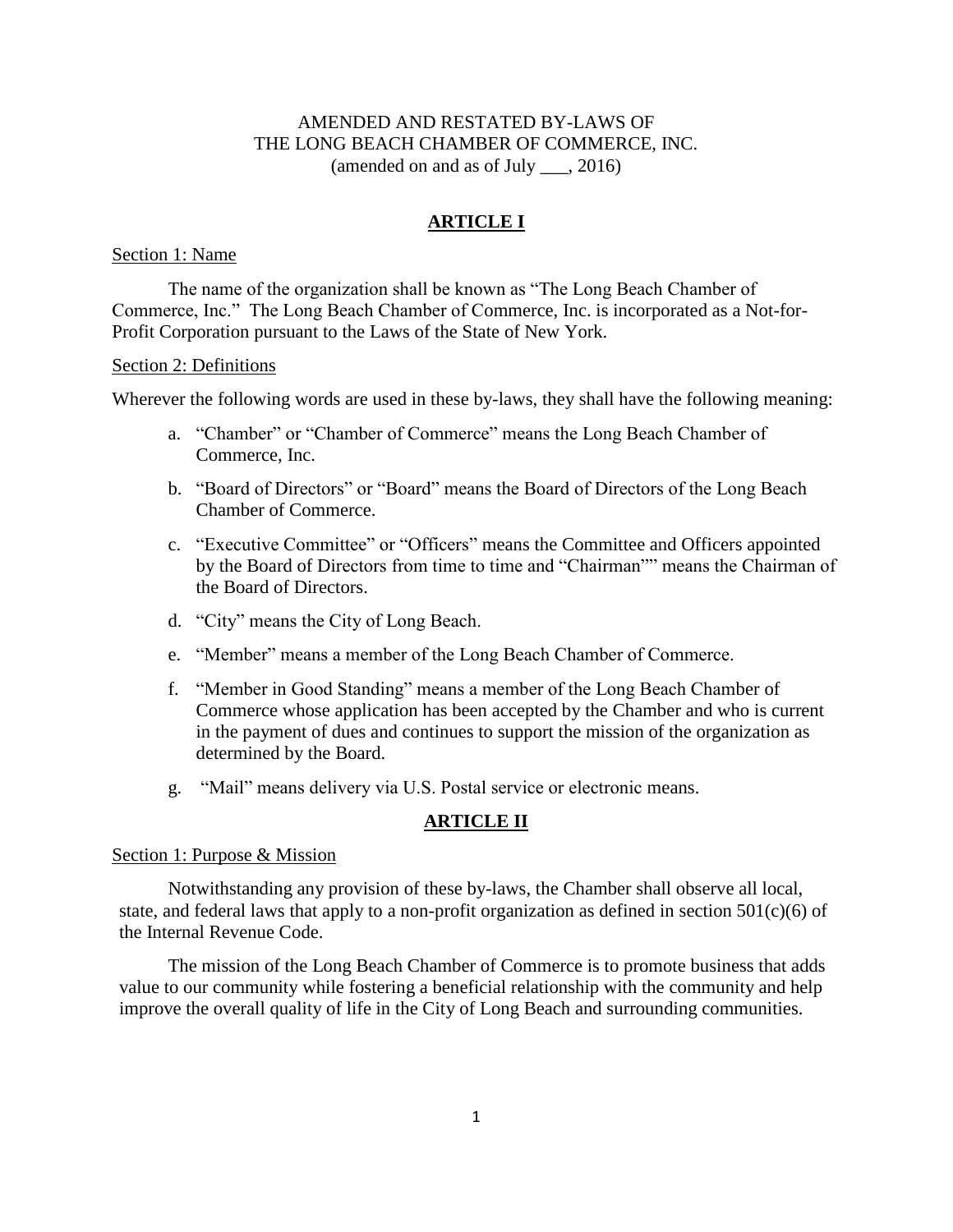# **ARTICLE III**

## Section 1: Membership

Any owner or manager of a business<sup>1</sup>, association, corporation, or partnership, having an interest in the objectives of the Chamber shall be eligible to apply for membership, provided that same is located in the geographical areas of the City of Long Beach, Atlantic Beach, East Atlantic Beach, Point Lookout, Lido Beach, and Island Park.

The Chamber shall consist of two types of membership, full membership and associate membership.

- a. Full Membership. In order to have a full membership a member must have a business physically located within the geographical area stated herein, and that business must operate in a commercial building, office, home, or any other location in which a business can legally operate. Full memberships will be responsible to pay the annual dues as set forth by the Board of Directors.
- b. Associate Membership. An associate membership may be offered to members who cannot qualify for a full membership but will be available to citizens, Not-for-Profit organizations, media, religious organizations, and social groups. Associate memberships may be available at a reduced rate set forth by the Board of Directors.

## Section 2: Membership Voting Rights

Full Members shall be entitled to a single vote and shall receive all benefits that are available through the Chamber, provided that a Member is in good standing. Associate Members will not be entitled to a vote but may be eligible for benefits through the Chamber

### Section 3: Application for Membership

Application for Chamber membership shall be made in writing on forms provided for that purpose and signed by the applicant. Membership shall become effective only upon payment of the annual dues.

## Section 4: Term of Membership

The membership shall continue until terminated in one of the following ways: (1) resignation in writing by the member; (2) nonpayment of dues after ninety (90) days written notice of non-payment; (3) for conduct that violates the by-laws or is prejudicial to the objects and purposes of the Long Beach Chamber of Commerce, after written notice to the member and an opportunity afforded for a hearing under procedures determined by the Board; (4) death of the member, if the member is an individual; (5) dissolution of the Chamber.

## Section 5: Non-Transferable

 $\overline{\phantom{a}}$ 

Except as provided herein, a Chamber membership shall not be sold, assigned, or transferred in any manner. A member may, however, change its classification, and a member may change its designated representative by written notification to the Chamber. In the event of

<sup>&</sup>lt;sup>1</sup> Independent Contractors must provide a 1099 status letter and proof of business affiliation.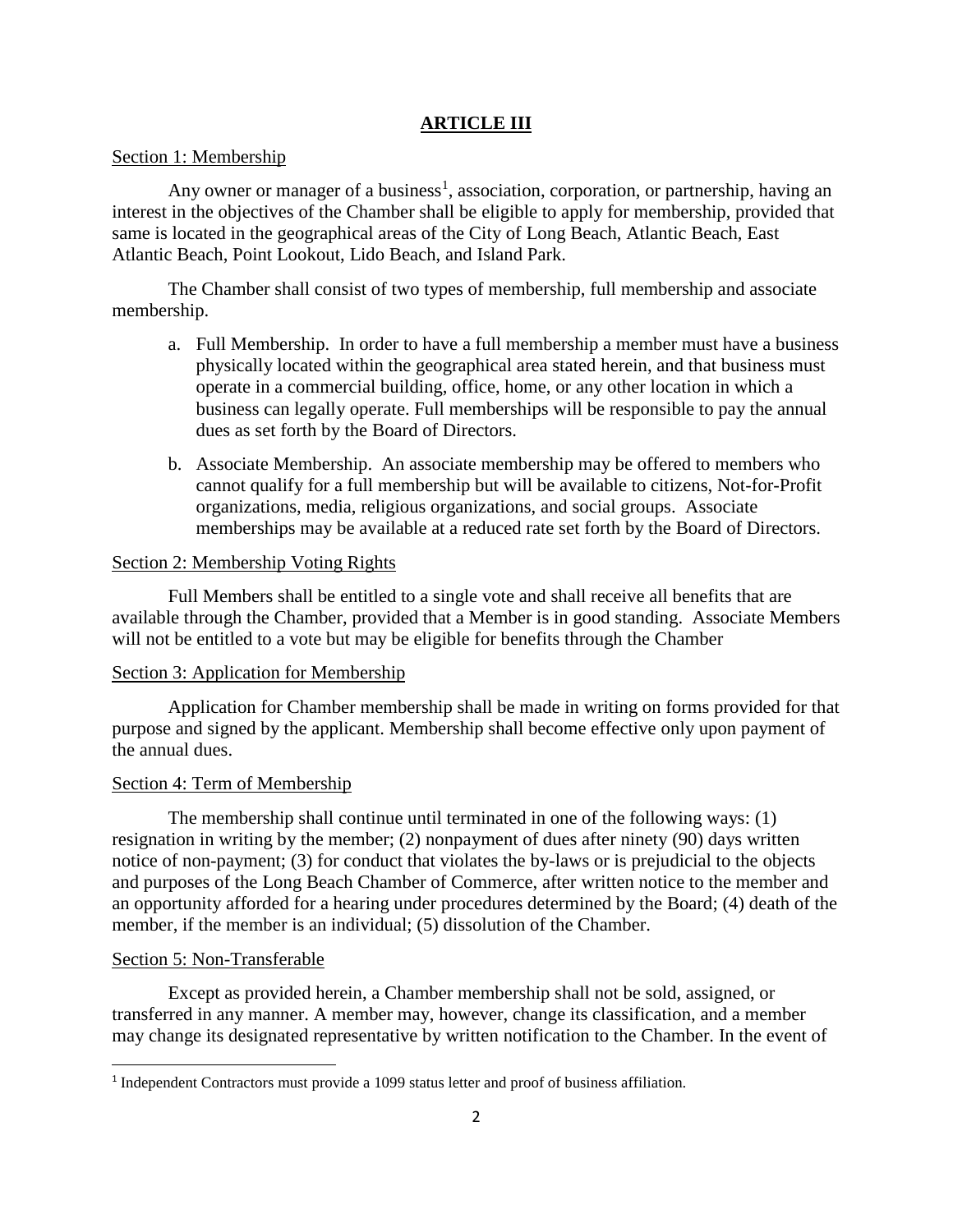the sale of a member business organization, membership may be assumed by the purchasing business for the remainder of the membership year.

### Section 6: Annual Dues

Membership dues shall be set at such rate or rates, schedule or formula as may be from time to time prescribed by the Board of Directors and shall be paid annually in advance.

### **ARTICLE IV**

#### Section 1: Annual Meetings

The annual meeting of the Chamber shall be held during the month of November each year. The time and place shall be fixed by the Board and notice thereof shall be mailed to each member at least ten days before said meeting. An e-mail address or other electronic communications address such as a facsimile number, provided by a member through application or for the purpose of receiving general information and materials from the Chamber shall constitute the address of such member for the purpose of the provision and receipt of any and all notices and other materials from the Chamber, unless the member notifies the secretary of the Chamber otherwise in writing.

### Section 2: Membership Meetings

General membership meetings other than the annual meeting may be called by or at the direction of (1) the Board of Directors, (2) the Chairman with prior approval of the Executive Committee or (3) members constituting not less than one-fifth of the membership in the Chamber who shall have signed a petition authorizing the call of the membership meeting. These procedures shall be the sole procedures in which special meetings of the Chamber membership may be called. The notice of the meeting of the members shall be written and shall contain the place, date, and time of the meeting and, if the meeting is a special meeting, the purpose or purposes for which the meeting is called. The notice shall be delivered to each member entitled to vote at the meeting not later than the 10th day and not earlier than the 60th day before the date of the meeting.

## Section 3: Board of Director's Meetings

The Board of Directors shall meet monthly or meetings may be called by the Chairman or upon the written request of three members of the Board of Directors. Notice shall be given to each director at least one day prior to the meeting. The Board of Directors and any committee of the Chamber may hold a meeting by telephone conference call or other electronic means in which all persons participating in the meeting can hear each other. The notice of a meeting by electronic means conference must state the fact that the meeting will be held by electronic means as well as all other matters required to be included in the notice. Participation of a person in a conference call meeting constitutes presence of that person at the meeting. The business of the Chamber shall be conducted by the Board of Directors and issues shall be decided by majority vote when a quorum of voting Board members is present.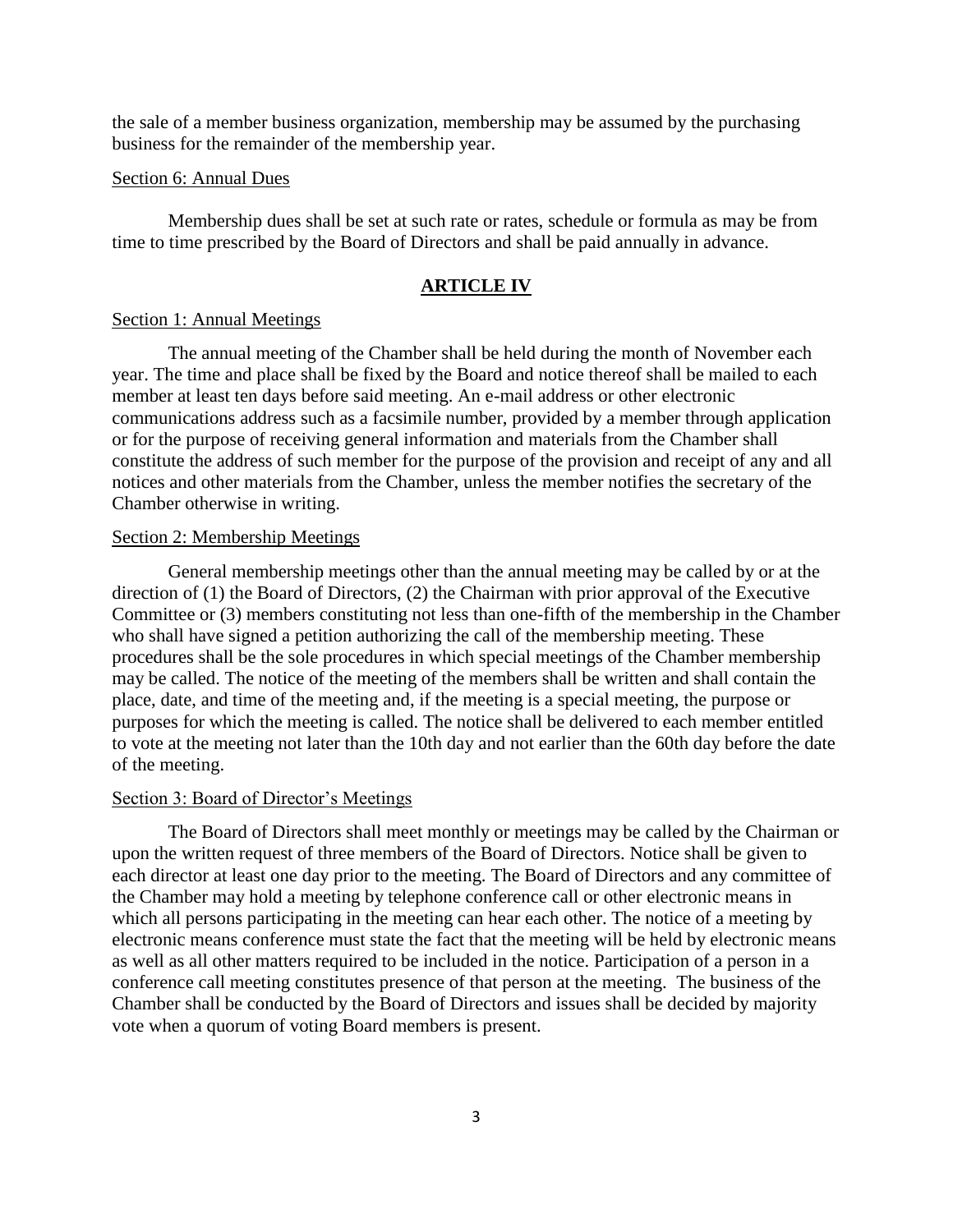### Section 4: Quorum

When a meeting of the general members has been properly noticed those members in good standing and present at the meeting shall comprise a quorum. A majority vote of members in good standing present at the meeting at which a quorum is present shall be sufficient to constitute an act of the membership.

At any meeting of the Board, a majority of the directors currently in office shall constitute a quorum. The directors present at a duly called or held meeting at which a quorum is present may continue to transact business even if enough directors leave the meeting so that less than a quorum remains. However, no action may be approved without the vote of at least a majority of the number of directors required to constitute a quorum.

#### Section 5: Agenda and Meetings

An agenda and minutes shall be prepared for all meetings of the Board of Directors and the annual meeting of the Chamber.

### Section 6: Action by Written Consent Without a Meeting

At the discretion of the Chairman, an action of the Chamber Board or the Executive Committee may be taken without a meeting if a written consent, stating the action to be taken, is signed by at least two-thirds (2/3) of all the directors entitled to vote. The consent must state the date of each director's signature. Such consent may be given electronically and individually or collectively. Prompt notice of the taking of an action by directors without a meeting by less than unanimous written consent shall be given to each director who did not consent in writing to the action.

## **ARTICLE V**

### Section 1: Board of Directors

The governing body of the Chamber shall be the Board of Directors. A minimum of fifteen (15) directors shall be elected by the voting membership. The Board shall be divided into three classes designated as Class I, II, and III. Directors shall be assigned to each class in according with the resolutions adopted by the Board, with the number of directors in each class to be divided as equally as reasonably possible. The term of office of the initial directors following adoption of these Amended By-laws is as follows: Class I directors shall expire at the Corporation's first annual meeting following ratification by the members of these Amended Bye-Laws , the term of office of the Class II directors shall expire at the Corporation's second annual meeting and Class III directors term shall expire at the Corporation's third annual meeting. At each annual meeting following ratification by the members of these Amended By-Laws , Directors elected to succeed those directors of the class whose term then expire shall be elected for a term of office to expire at the third succeeding annual meeting after their election. and until such Director's successor is elected, or until such director's earlier death, resignation or removal.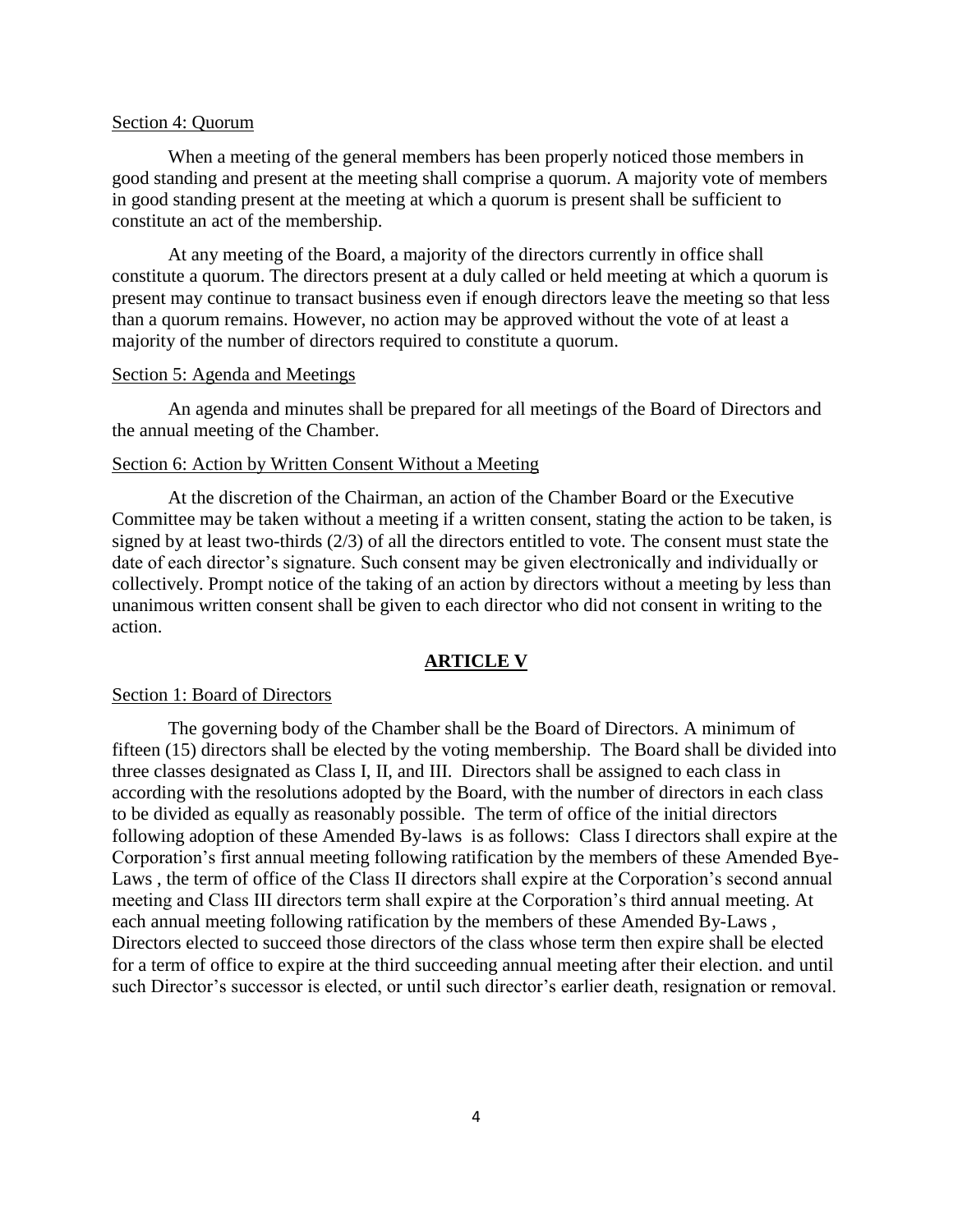### Section 2: Nominating Committee for Directors

No later than the regular September meeting of the Board, the Chairman shall appoint, subject to approval by the Board of Directors, a nominating committee of five (5) members of the Chamber.

The Board will appoint a Chairman of the Nominating Committee along with two (2) other directors and two (2) members.

Prior to the October Board meeting, the nominating committee shall present to the Board a slate of three (3) candidates to serve three-year terms to replace the Directors whose regular (three (3) ) terms are expiring.

No Board member who has served two terms ( excluding for this purpose only the initial Class 1 Directors one year term) may be eligible for a third term unless there has been a lapse of at least one (1) year since the prior term.

Upon receipt of the report of the Nominating Committee, the Board shall immediately notify the membership by mail or listing in the monthly newsletter, of the names of persons nominated as candidates for directors and the right of petition.

Additional names of candidates for Directors can be nominated by petition bearing the signature of at least one-fifth (1/5) of the members of the Chamber. Such petition shall be filed with the Nominating Committee within (10) days after notice has been given of the names of those nominated. The determination of the Nominating Committee as to the legality of the petition(s) shall be final.

If no petition is filed within the designated period, the nominations shall be closed and the slate of three (3) candidates shall be declared elected by the Board of Directors at its regular November Board Meeting.

If a petition shall present additional candidates, the names of all candidates shall be arranged on a ballot in alphabetical order. Instructions will be to vote for three (3) candidates only. The Board shall mail this ballot to all members in good standing at least fifteen (15) days before the November Board Meeting.

The ballots shall be marked in accordance with instructions printed on the ballot and returned to the Chamber office within ten (10) days. Ballots may be mailed and formatted electronically. The Board of Directors shall at its regular next Board meeting declare the three (3) candidates with the greatest number of votes, elected.

The Chairman of the Board shall appoint, subject to the approval of the Board of Directors, at least (3), but not more than five (5) judges who are not members of the Board of Directors or candidates for election. Such judges shall, as a committee of the Chamber, have complete supervision of the election, including the auditing of the ballots. The committee shall report the results of the election to the Board of Directors. The Chairman shall appoint a chairman of the committee.

### Section 3: Vacancies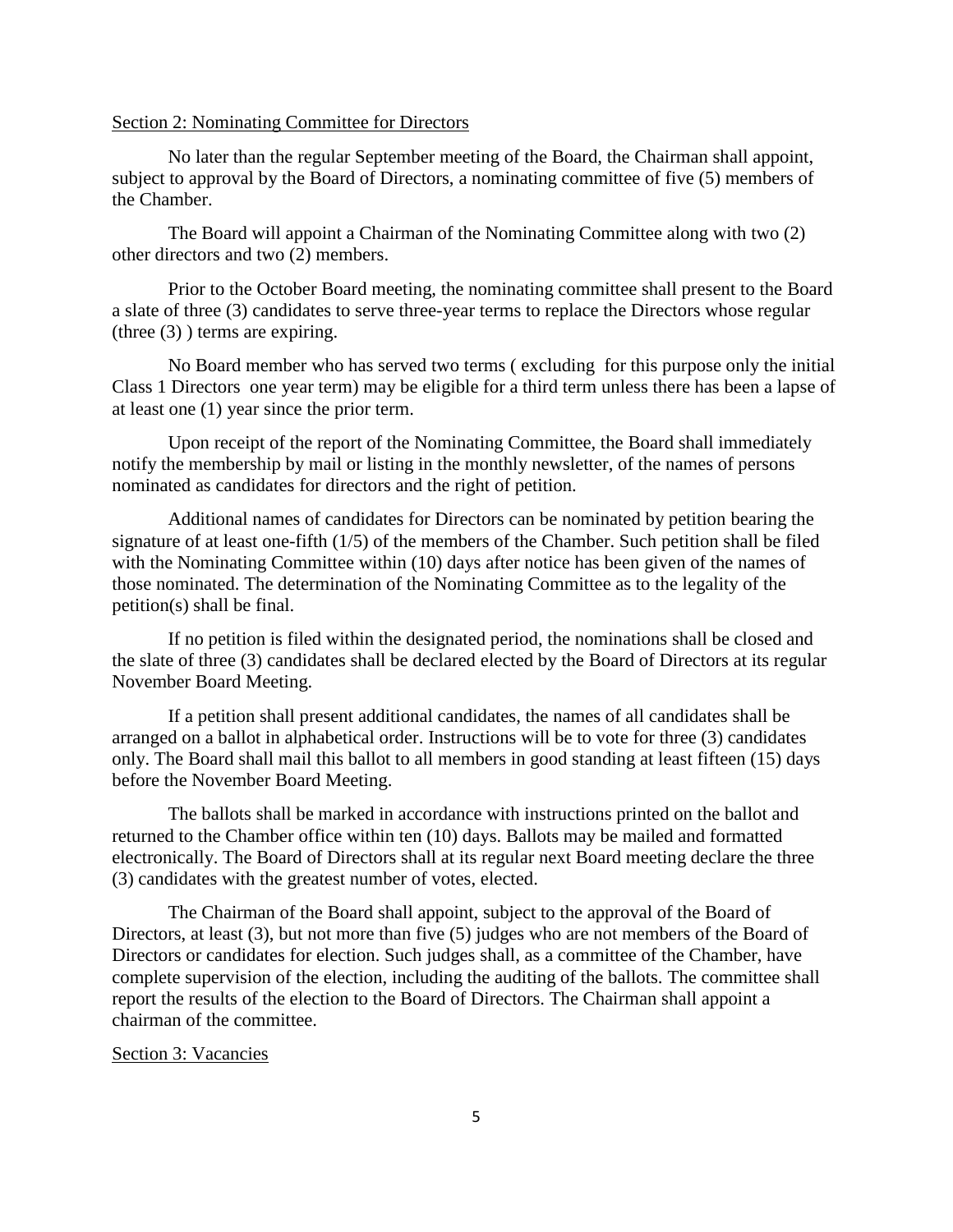In the event of a vacancy among the elected directors, the Board may appoint a replacement subject to the approval of the two-thirds (2/3) vote of Board of Directors at any meeting of board. A director appointed to fill a vacancy shall be designated as Class I, II, or III in accordance with these By-laws, but shall hold office only until the next annual meeting (at which time, if such director wishes to continue serving, continued service if allowed shall be subject to re-nomination and re-election at such annual meeting for a term not to exceed the balance of the prior directors term) or until such director's earlier death, resignation or removal.

## Section 4: Resignation and Removal from The Board of Directors

If a Board member shall find it necessary to resign from his/her position, the Board will accept such resignation. The Board may also remove member with by a vote of two-thirds (2/3) of directors entitled to vote and may fill a vacancy as set forth in Section 3 above.

### Section 5: Duty of Board

The Board is responsible for establishing procedure, formulating and adopting policy of the Chamber. These policies shall be maintained in a policy manual, which shall be reviewed annually and revised as necessary. The Board may exercise all such powers of the Chamber and do all such lawful acts and things as are directed or required to be exercised or done by statute, the Articles of Incorporation, or these Bylaws.

### Section 6: Staff

The Board may employ staff by vote at a special meeting of the Board of Directors. The Board of Directors shall fix the salary and other considerations of his/her employment.

## Section7: Indemnity

To the maximum extent allowed by law, the Chamber may, by resolution of the Board, indemnify a director, officer, committee member, employee, or agent of the Chamber who was, is, or may be named defendant or respondent in any proceeding as a result of his or her actions or omissions within the scope of its, his or her official capacity in the Chamber. The Chamber may purchase and maintain at its expense, insurance on behalf of such persons to the fullest extent permitted by applicable law.

## **ARTICLE VI**

### Section 1: Executive Officers

Following the annual election of directors, the Board of Directors shall elect the Chairman, the Deputy Chairman, a Treasurer, Secretary and such other offices as deemed necessary. An Officer of the Board may be removed by a two-thirds (2/3) vote of the Board of Directors.

#### Section 2: Nominating Committee for Officers

The officers of the Chamber shall be elected from a slate nominated by the same nominating committee appointed by the Chairman to select the Board nominations.

## Section 3: Term of Office and Vacancy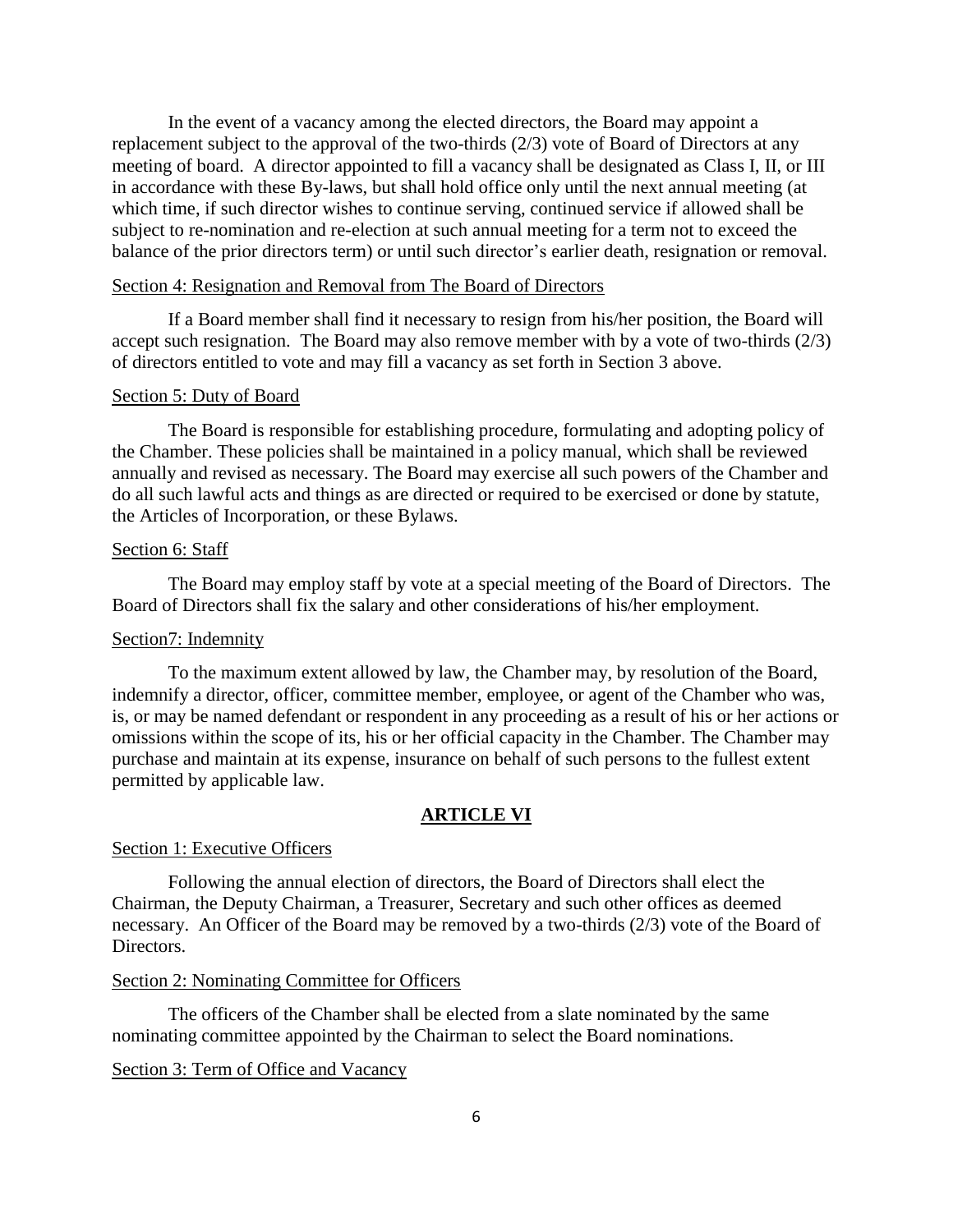Unless removed as set forth herein, all officers shall serve for one year term or until their successors are selected and qualified. In the event of a vacancy in any of the offices, the Board may fill said vacancy by vote of two-thirds (2/3) of the Board of Directors. The appointed officer shall serve the office for the unexpired portion of the predecessor officer's term.

#### Section 4: Duties of Officers

a. Chairman. The Chairman serves as the chief elected and top ranking officer of the Chamber of Commerce and shall preside at all meetings of the membership, Board, and Executive Committee. The Chairman shall, with the advice and counsel of the Board, determine all committees, select all committee leaders, and assist in the selection of committee personnel, subject to approval of the Board.

b. Deputy -Chairman. The Deputy Chairman shall exercise the powers and authority and perform the duties of the Chairman in the absence, refusal, or inability of the Chairman to serve.

c. Vice-Chairmen. The Vice-Chairmen, if any, shall have such duties as the Board shall delegate.

d. Treasurer. The Treasurer shall be responsible for overseeing, monitoring and reporting to the Board regarding the funds received by the Chamber and for its proper disbursement. Such funds shall be kept on deposit in financial institutions or if otherwise invested, the investment must be approved by the Board. Unless otherwise authorized by the Board, checks over \$200.00 are to be signed by the Treasurer and by the Chairman, or such financial obligations shall be signed by any two (2) officers listed on the Chamber's bank signature card. The Treasurer shall cause monthly financial reports to be made to the Board.

e. Secretary. The Secretary shall: (a) Give or cause to be given all notices as provided in the Bylaws or as required by law; (b) Take minutes of the meetings of the members and of the Board of Directors and keep the minutes as part of the corporate records; (c) Maintain custody of the corporate records and of the seal of the Chamber; (d) Keep a register of the mailing address of each Director, officer, and employee of the Chamber; (f) Perform duties as assigned by the Chairman or by the Board of Directors; and (g) Perform all duties incident to the office of Secretary.

## Section 5: Executive Committee

The Executive Committee shall be made up of the officers of the Board of Directors and shall act for and on behalf of the Board of Directors at the written direction of the Board when the Board is not in Session and shall be accountable to the Board for the Executive Committee's actions.

#### Section 6: Meetings

The Executive Committee shall meet from time to time as called by the Chairman or any three members of the Committee.

#### **ARTICLE VII**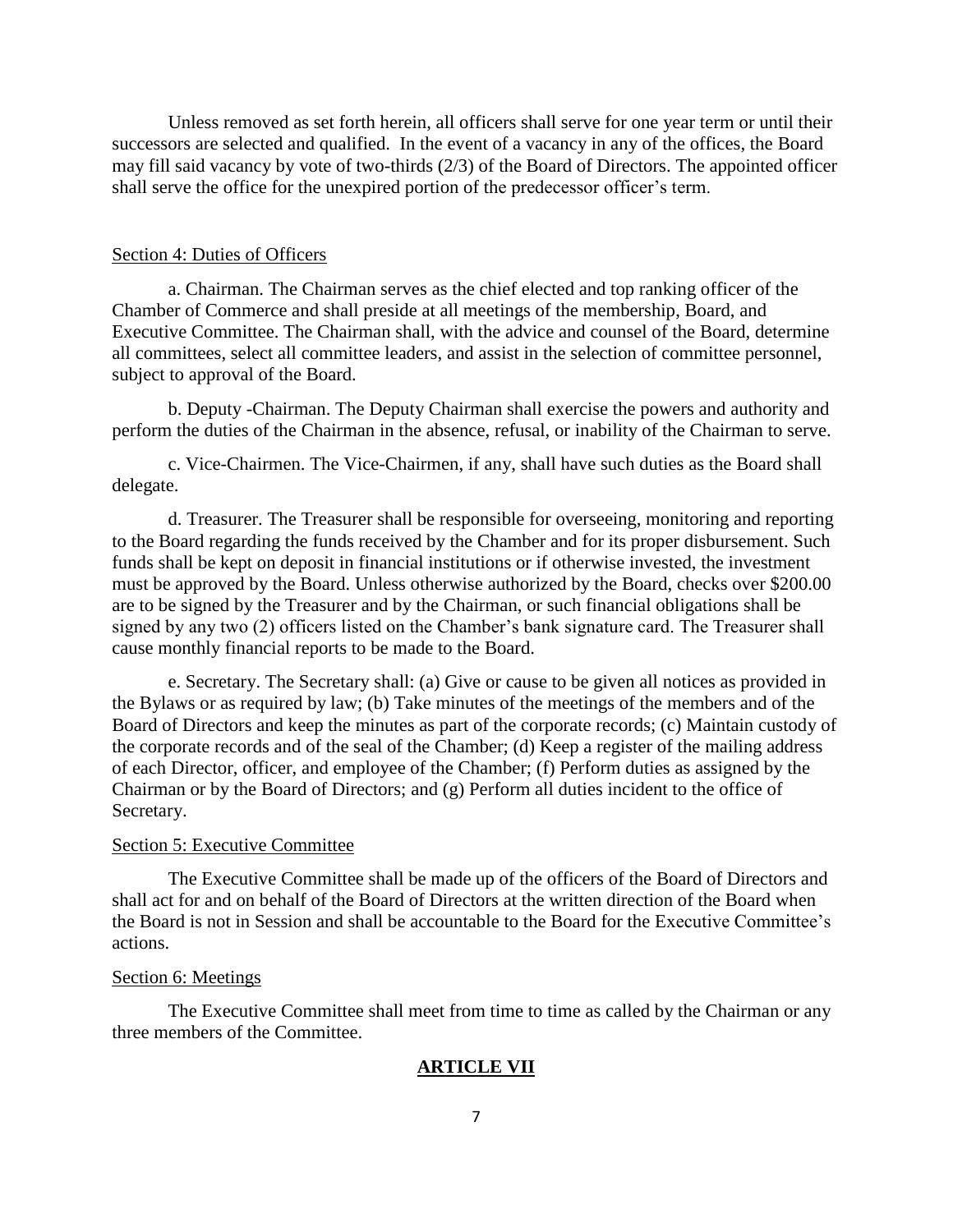### Section 1: Committees

The Chairman shall, with the advice and counsel of the Board, determine all committees, select all committee leaders, and assist in the selection of committee personnel, subject to approval of the Board

#### Section 2: Limitation of Authority

No action by any member, committee, employee, director, or officer shall be binding upon, or constitute an expression of, the policy of the Chamber until it shall have been approved or ratified by the Board. Committees shall be discharged by the Chairman when their work has been completed and their reports accepted, or when in the opinion of the Board, it is deemed wise to discontinue the committees and/or divisions.

#### Section 3: Termination of Status

The Board of Directors, in its sole discretion, may terminate the existence of or its relationship with any of the divisions, bureaus, departments, counsels, subsidiary corporations or committees. The Board may, according to applicable law, combine, reorganize, or redefine any of such entities as the Board deems to be in the best interest of the Chamber.

#### **ARTICLE XIII**

### Section 1: Audit of Financials

Accounts and procedures will be examined semi-annually by the Executive Committee and an audit may be requested by the Executive Committee if deemed necessary.

#### Section 2: Budget

As soon as possible after the election of the new Board of Directors and officers for a fiscal year, the Executive Committee shall submit a budget for the forthcoming year to the Board of Directors for adoption.

#### Section 3: Revenues and Disbursements

Upon approval of the budget, disbursements may be made on accounts and expenses provided for in the budget without additional approval by the Board.

#### **ARTICLE VII**

#### Section 1: Parliamentary Procedure

The proceedings of the Chamber shall be governed by and conducted according to the latest edition of Robert's Rules of Order, except as otherwise provided herein or as may be determined by the Board of Directors.

### **ARTICLE IX**

Section 1: Amendments